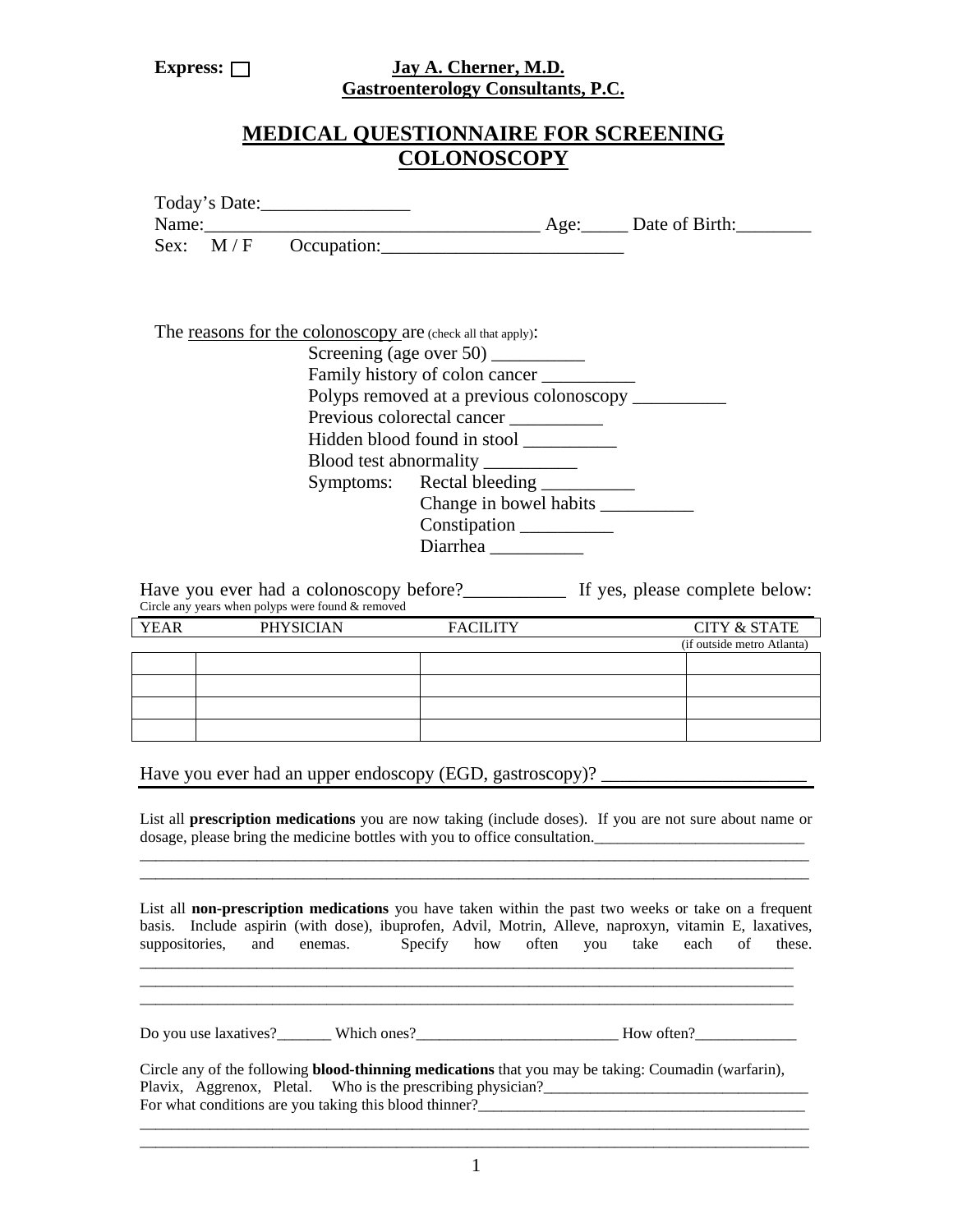List any **allergies to medicines**\_\_\_\_\_\_\_\_\_\_\_\_\_\_\_\_\_\_\_\_\_\_\_\_\_\_\_\_\_\_\_\_\_\_\_\_\_\_\_\_\_\_\_\_\_\_\_\_\_\_\_\_\_\_\_\_\_\_\_\_\_

| afterwards?                                                                                                                                     | If you have had a colonoscopy previously, did you have any problem with the bowel<br>Any problems                                                                    |
|-------------------------------------------------------------------------------------------------------------------------------------------------|----------------------------------------------------------------------------------------------------------------------------------------------------------------------|
|                                                                                                                                                 | Do you have difficulty breathing (asthma, COPD, emphysema)? __________________________ Do you use                                                                    |
| supplemental oxygen?                                                                                                                            |                                                                                                                                                                      |
|                                                                                                                                                 |                                                                                                                                                                      |
|                                                                                                                                                 | Has anxiety been a major problem recently?                                                                                                                           |
|                                                                                                                                                 |                                                                                                                                                                      |
|                                                                                                                                                 | Have you had problems with low or high potassium or calcium in your blood?                                                                                           |
|                                                                                                                                                 | Do you have an implantable defibrillator? Do you have a pacemaker?                                                                                                   |
| had a heart attack?                                                                                                                             | Have you been troubled by chest pain, chest pressure or smothering in the past year?<br>Have you ever                                                                |
|                                                                                                                                                 | Do you have atrial fibrillation? _____________ Do you have any other abnormal heart rhythm? _______________Are                                                       |
|                                                                                                                                                 | Do you smoke cigarettes? How many per day? For how many years?                                                                                                       |
| stop?                                                                                                                                           | If you no longer smoke, how much did you smoke, for how many years, and when did you                                                                                 |
| Please circle the number of alcoholic beverages you typically consume in one week:<br>none 1 to 3 4 to 7 8 to 14 15 to 21 22 to 28 more than 28 | If you no longer drink, how much did you drink, for how many years, and when did you                                                                                 |
|                                                                                                                                                 | Has either a parent, brother, sister, child or grandparent had cancer of colon or rectum?<br>If yes,<br>what relationship and at what age was that person diagnosed? |
|                                                                                                                                                 |                                                                                                                                                                      |
| Has either a parent, sibling or child had any of the following (indicate relationship):                                                         |                                                                                                                                                                      |
| Breast cancer                                                                                                                                   |                                                                                                                                                                      |
|                                                                                                                                                 |                                                                                                                                                                      |
|                                                                                                                                                 |                                                                                                                                                                      |
|                                                                                                                                                 |                                                                                                                                                                      |
|                                                                                                                                                 | Uterus cancer                                                                                                                                                        |
|                                                                                                                                                 |                                                                                                                                                                      |
|                                                                                                                                                 | Other than for surgeries, have you ever stayed overnight in a hospital?<br>If so, please give the medical                                                            |
|                                                                                                                                                 | Have you ever been diagnosed with cancer?<br>If yes, please provide primary organ involved and date                                                                  |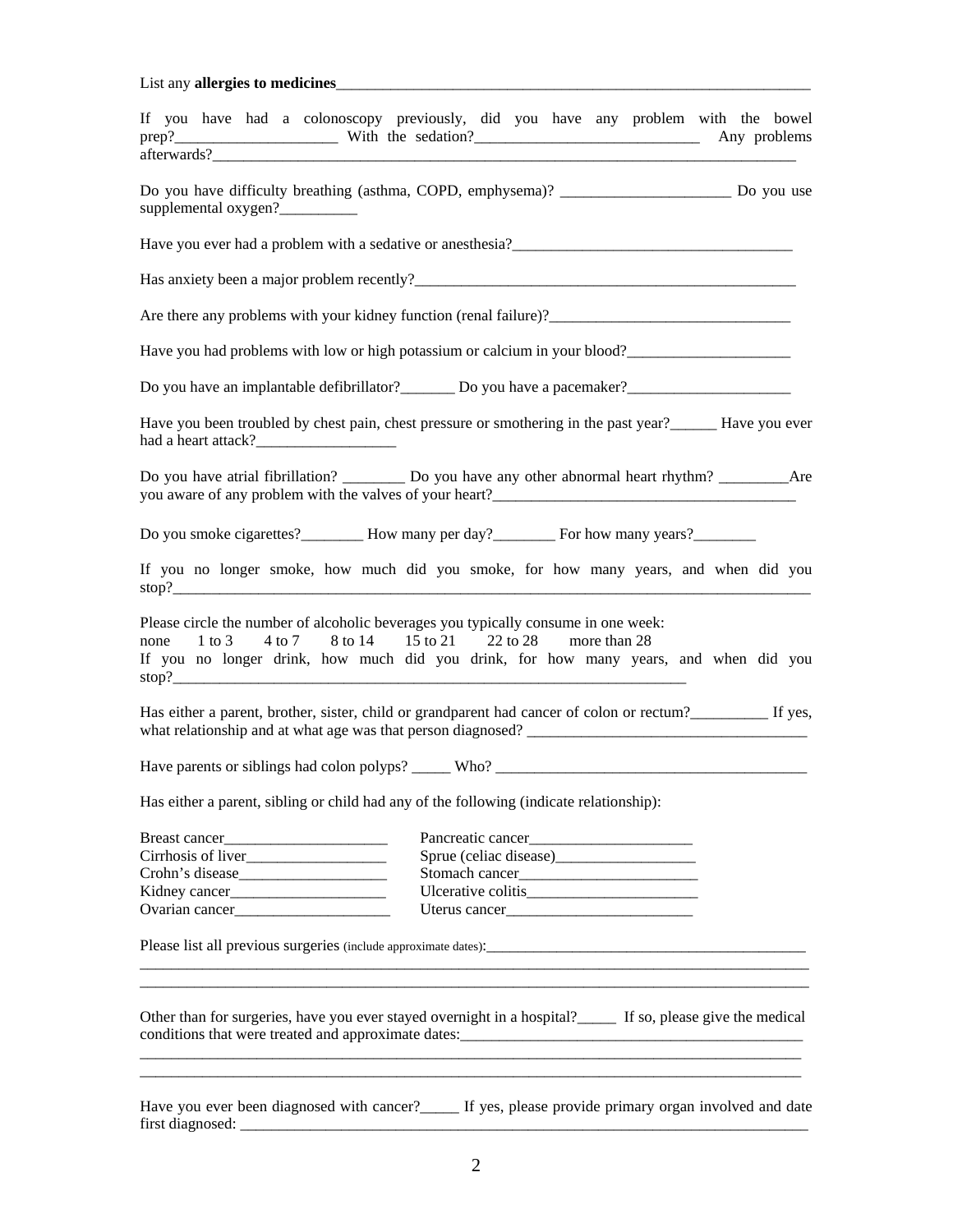## Please check any of the listed gastrointestinal problems that you have had. **Circle** those that are **active** at this time:

Anal itching or burning\_\_\_\_\_\_ Anal pain\_\_\_\_\_ Diverticulitis\_\_\_\_\_ Protruding Hemorrhoids\_\_\_\_\_ Crohn's Disease\_\_\_\_\_

Frequent abdominal pain\_\_\_\_\_ Adhesions\_\_\_\_\_\_ Cirrhosis\_\_\_\_\_ Bloating\_\_\_\_\_ Hepatitis B\_\_\_\_\_ Bowel Obstruction\_\_\_\_\_\_ hepatitis C\_\_\_\_\_ Constipation\_\_\_\_\_ Fatty Liver\_\_\_\_\_ Diarrhea lasting more than  $1$  week\_\_\_\_\_\_ Diarrhea at least once per week\_\_\_\_\_ Pancreatitis\_\_\_\_\_ Fecal Incontinence (accidental BMs)\_\_\_\_\_ Seepage of stool Filling up easily\_\_\_\_\_\_ https://www.acid.com/solid reflux\_\_\_\_\_\_\_\_ Acid reflux\_\_\_\_\_ Frequent nausea\_\_\_\_\_ Difficulty swallowing\_\_\_\_\_ Frequent or recent vomiting\_\_\_\_\_ Giardia or other parasites\_\_\_\_\_ Esophagitis\_\_\_\_\_ Oil in stool\_\_\_\_\_ Heartburn\_\_\_\_\_ Unintentional weight loss\_\_\_\_\_

My typical bowel pattern is: Schatzki's Ring

- (a) 1-2 per day\_\_\_\_\_
- (b) 1 every other day \_\_\_\_\_\_ Duodenal ulcer\_\_\_\_\_
- 
- 
- (e) 1 every 2 weeks\_\_\_\_\_ Gallstones\_\_\_\_\_
	- (f) 3 or more per day (give number)\_\_\_\_\_ Gallbladder surgery\_\_\_\_\_

Anal Fissure (tear)\_\_\_\_\_ Irritable Bowel Syndrome\_\_\_\_\_ Diverticular hemorrhage\_\_\_\_\_ Ulcerative Colitis/Proctitis

Food hanging up in chest Regurgitation\_\_\_\_\_

(c) 2-3 per week $\qquad$  Gastric ulcer $\qquad$  Gastric ulcer $\qquad$  Peptic ulcer (d) 1 per week $\qquad \qquad$  Peptic ulcer

#### Please circle those problems that have been present in the past year:

| Fatigue                  | <b>Bronchitis</b>        |
|--------------------------|--------------------------|
| Weakness                 | Asthma                   |
|                          |                          |
| Poor appetite            | Emphysema                |
| Unexplained fever        | Chronic cough            |
| Night sweats             | Blood clot in lung       |
| Malaise (just feel blah) | Coughing up blood        |
| H.I.V.                   | Shortness of breath      |
| Glaucoma                 | High blood pressure      |
| Double vision            | Low blood pressure       |
| Major vision loss        | Fainting                 |
| Hearing loss             | Chest pain               |
| Ringing in ears          | Angina                   |
| Nasal congestion         | Congestive heart failure |
| Sinus problems           | Palpitations             |
| Diabetes                 | Abnormal heart rhythm    |
| High thyroid             | Mitral valve prolapse    |
| Low thyroid              | Rheumatic heart disease  |
| Goiter                   | Difficulty urinating     |
| <b>Tuberculosis</b>      | Burning when urinating   |